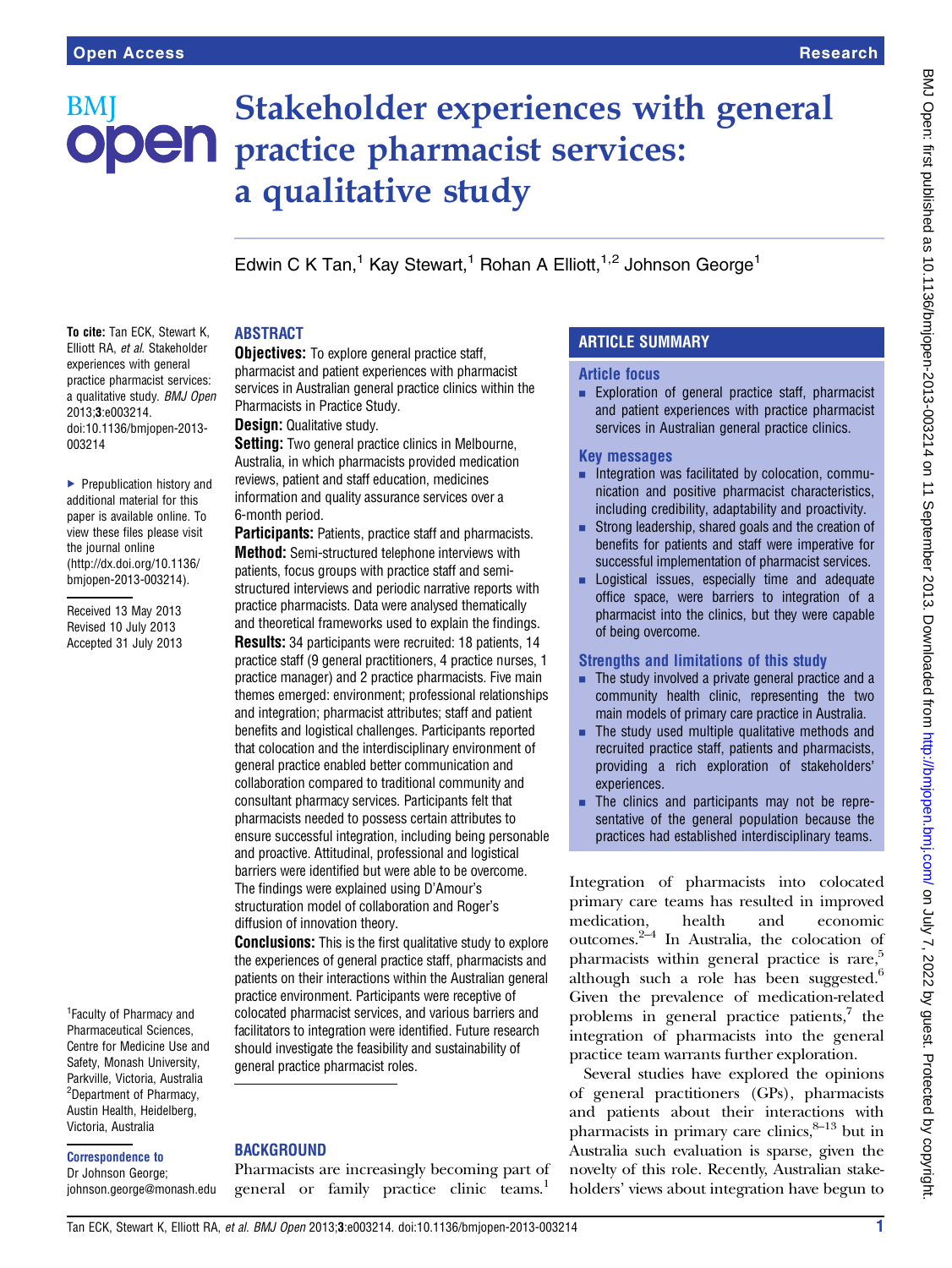emerge; <sup>14</sup>–<sup>16</sup> however, these studies mostly explored the opinions of stakeholders who had not experienced a practice pharmacist. The opinions expressed in these studies may thus be based on personal assumptions and theory rather than actual experience. Hence, knowledge of firsthand stakeholder experiences with actual integration of pharmacists in Australian general practice is warranted.

The Pharmacists in Practice Study (PIPS)<sup>17</sup> was a prospective, prepost intervention study investigating the integration of pharmacists into general practice clinics in Australia. This paper describes a qualitative evaluation of the PIPS, the aim of which was to explore general practice staff, pharmacist and patient experiences with pharmacist services provided in general practice clinics.

#### **METHODS**

The PIPS methodology and the practice pharmacist role have been described previously.<sup>17</sup> Briefly, pharmacists were located in two general practice clinics—one private practice and one community health centre—in Melbourne, Australia. Privately run general practice clinics and community health centres are the two main models of primary care medical practice in Australia. In private clinics, GPs are paid on a fee-for-service basis and patients may have to contribute copayments. Community health centres are government funded and offer a range of community health services to local residents, with a focus on health promotion and disease prevention and management. GPs are predominantly salaried and fees are charged for services according to the client's ability to pay.

The PIPS pharmacists provided short-patient and longpatient consultations, drug information and quality assurance activities on a part-time basis (approximately 8 h/week) over 6 months ( January–July 2012). Long-patient consultations involved pharmacists performing a comprehensive medication review, on referral from the GP, usually in the clinic but sometimes in the patient's home. Pharmacists had full access to patient medical records and could discuss issues with the GP before and/or after the patient consultation. Short-patient consultations were briefer appointments where the pharmacists provided medicines information or education on specific patient needs. Drug information services included a regular medicines newsletter and answering questions from clinic staff. Quality assurance activities included a drug use evaluation programme addressing osteoporosis pharmacotherapy, a topic selected in consultation with clinic staff.

Experiences of general practice staff, practice pharmacists and patients were explored using several qualitative methods

- ▸ Semistructured telephone interviews (patients);
- ▸ Focus groups (practice staff);
- ▸ Semistructured interviews (practice pharmacists);
- ▸ Periodic narrative reports (practice pharmacists).

#### Recruitment and data collection **Patients**

A purposive sample of patients, reflecting a range of demographic and therapeutic characteristics, who had a long-patient consultation with the practice pharmacist were approached. Semistructured telephone interviews were conducted by one investigator (ET) within 2 weeks of the pharmacist consultation. Individual interviews were used because discussions could involve personal or sensitive information about the patient's health or medicines. These were conducted by telephone for the participant's convenience. A topic guide was used to facilitate discussion (see online supplementary file 1). Recruitment continued until data saturation was reached.

#### Practice staff

One focus group with practice staff was conducted at each clinic during lunch breaks at the end of the PIPS. All practice staff who had worked with the practice pharmacist during the study period were invited. Focus groups were chosen in order to gain a multidisciplinary perspective by stimulation of group discussion, as well as being logistically convenient for participants. Focus groups were moderated by one investigator (ET) who facilitated the discussion using a topic guide (see online supplementary file 2); a note-taker and an observer were also present.

#### Practice pharmacists

Practice pharmacists participated in individual, semistructured interviews at study end, at a mutually convenient time and place (see online supplementary file 3). Narrative reports were also completed prospectively by the pharmacists at 1, 2, 4 and 6 months. A set of reflective questions adapted from a previous study<sup>18</sup> was provided to the pharmacists to assess processes, functions and personal experiences (see online supplementary file 4). Periodic narrative reports were used as they enabled the prospective capture of experiences and issues encountered by pharmacists during the establishment of the service, rather than relying on recall at the end of the study, thus allowing the researchers to observe the pharmacists' progression and development throughout the study.

Interview and focus group guides were developed by the research team based on the literature and the nature of the practice pharmacist roles. Interviews and focus groups were audio-recorded and transcribed verbatim by a professional transcribing service. Written, informed consent was obtained from all participants.

#### Data analysis

Transcripts were verified against audio recordings by one investigator (ET). Data management was facilitated using NVivo V.9.0 (QSR, Melbourne). Interview transcripts, recordings, narrative reports and field notes were entered into the software. All data were collected, entered and then analysed together. Two investigators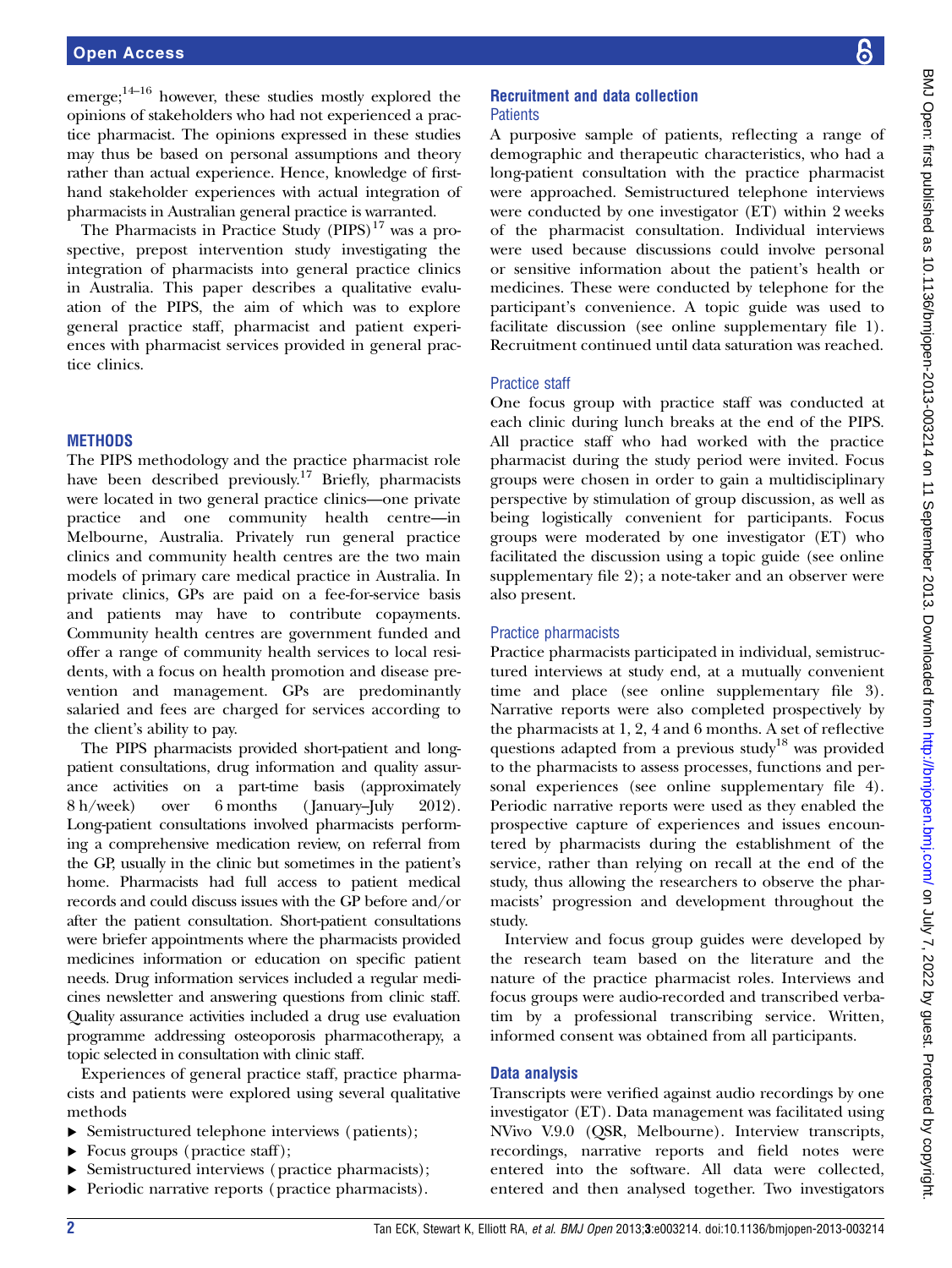(ET and KS) read the transcripts and independently analysed the data inductively, coding the data for emergent themes.<sup>19</sup> The initial coding and emerging themes were then discussed between ET and KS to reach a general consensus. Results were then presented at meetings involving all authors, where discrepancies were resolved

and themes finalised. Following thematic analysis, theoretical frameworks were used to explain the findings. Illustrative quotes that represent a range of stakeholders and points of view were selected for reporting.

#### RESULTS

#### Participant characteristics

Eighteen individual interviews were conducted with patients, 11 of whom were women. The mean age of participants was 72.6 years (range 52–85 years), the median number of medicines was 11 (range 6–16) and the median number of medication-related problems identified by the practice pharmacist was  $2 \text{ (range } 0-8)$ . Participants had a range of chronic medical conditions (eg, asthma, depression, diabetes, hypertension and osteoporosis). Twelve patients were recruited from the private practice and six from the community health centre. This corresponded to roughly 20% of participants from each site.

Practice staff focus group 1 had six participants (5 GPs, 1 practice nurse) and focus group 2 had eight (4 GPs, 3 practice nurses, 1 practice manager). Of the practice staff participants, eight were women, the mean age was 49.4 years (range 37–64) and the median duration of general practice work experience was 27 years (range 3–33). All practice staff who had worked with the practice pharmacist and were working on the day of the focus group participated. One practice manager from the private practice was unavailable, while a nurse and GP from the community health centre were not available. No staff refused to participate.

The two practice pharmacists had at least 8 years of experience undertaking home medicines reviews.<sup>20</sup>

#### Major themes

Five major themes that illustrate the experiences of the participants emerged: environment; professional relationships and integration; pharmacist attributes; staff and patient benefits and logistical challenges.

#### Environment

Patients felt comfortable seeing the pharmacist in the clinic and appreciated the privacy in consulting rooms. By being affiliated and present within the clinic, rapport and trust with the pharmacist were more easily built.

I could have asked the pharmacist that I usually see exactly the same questions but you actually don't ever get the chance to have that two way dialogue with that pharmacist [in the community pharmacy] and the other thing was, in the clinic you were in a private room,… which meant that we could sort of chat. (patient 7)

I think people are comfortable seeing other health professionals here. I think they know the clinic, they feel comfortable here. It's not invading their home if they're not keen for that. (GP5)

I think there's a greater acceptance from the client because the pharmacist is part of the team. (practice manager 1)

I've found the patients have a different mindset when attending a consultation at the clinic. They seem to approach the service with a greater degree of respect and appreciation. I believe this is due to the professional environment and a more tangible association with their GP. (pharmacist 1)

Pharmacists enjoyed working with a diverse mix of staff in the clinic and perceived delivery of services in the clinic environment as more clinical and professional in nature than services provided outside the clinic (eg, within a community pharmacy).

I loved having…access to a lot of different health professionals. There was the dietician that I often had discussions with and physiotherapists. The nursing staff certainly, and obviously the medical staff. So it was great to be able to have that professional interaction with a variety of different health professionals. (pharmacist 2)

The presence of the pharmacist within the clinic improved access to medicines information and enabled verbal communication about medication-related issues (rather than written communication that typically occurs between GPs and pharmacists with the Australian home medicines review programme).<sup>20</sup> It encouraged medication issues to be discussed and resolved in a timely manner and facilitated referrals to the pharmacist. This ease of communication also aided in the development of rapport.

Having someone on site even just to ask quick questions to —I thought the pharmacist was really helpful on occasion. Obviously they have an overall idea of medications…so it was nice to have [the pharmacist] there. (GP4)

You always work better with people when you eyeball them. (nurse 1)

Patient-specific conversations [with GPs] often take place before [patient] consultation and problem areas identified to be focused on. (pharmacist 1, narrative report 1 month)

Certainly on a one-to-one communication verbally you do have greater chance of explaining why you are making certain recommendations [to the GP], and you can justify it and then have that discussion about…the recommendations. (pharmacist 2)

We'd bump into each other in the tea room or in the hallway—so there weren't any barriers to communication [with practice staff] given that we were under the same roof and that's the major advantage. (pharmacist 1)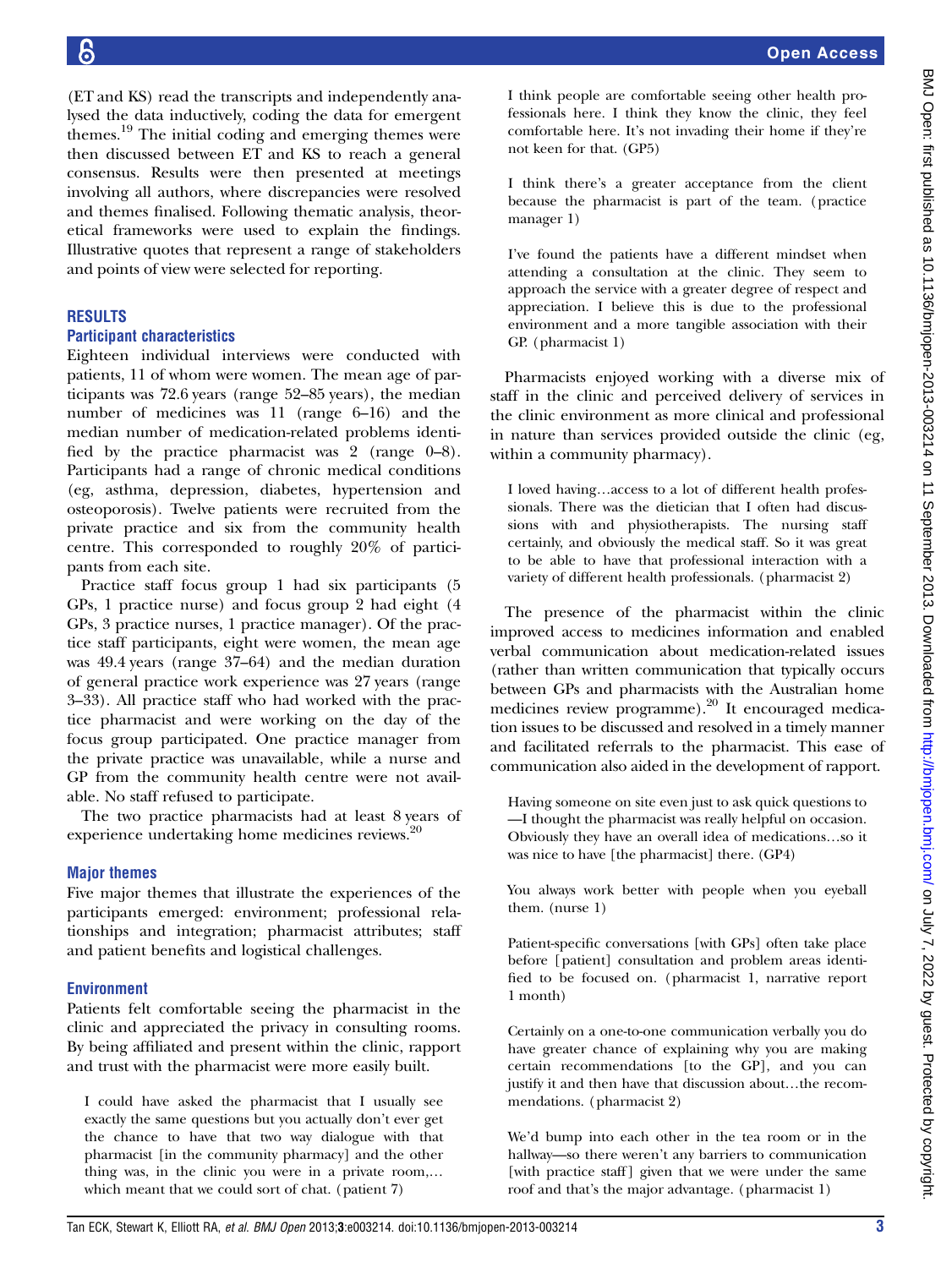### Open Access

#### Integration and professional relationships

Pharmacists mostly had positive experiences with integrating into the primary care practices. Positive experiences were facilitated by supportive staff who already worked within established interdisciplinary teams and, in the case of one pharmacist, a previous working relationship with some GPs in the clinic (as a result of having conducted home medicines reviews for the clinic).

I had a pre-existing relationship with a couple of the GPs there, which certainly was a factor, but just basically their culture. They have a psychologist,…a diabetes educator, …pathology, so they already had experience in incorporating other disciplines—so I think that helped as well. … So I think it was a combination of those factors and that they also saw value in what we were doing, which is a very important part of them embracing it. (pharmacist 1)

Initial challenges faced by pharmacists included some staff lacking experience of working with pharmacists previously and thus not being familiar with the expertise or role of a non-dispensing pharmacist and therefore not utilising them fully.

Each staff member is very different…Some of them were a little bit more resistant than others. (pharmacist 2)

To overcome cultural and professional barriers to integration, pharmacists had to be flexible, familiarise themselves with individual staff members and learn how to complement their roles.

I think it was really important to get to know each staff member and what their agenda…and what their needs were. To see how I could support them in what they were trying to do. (pharmacist 2)

These initial challenges to integration generally dissipated once the pharmacist was used to the practice environment and staff became familiar working with a pharmacist. Pharmacists felt that this would continue to develop over time.

The nursing staff were quite quick to embrace the expertise of the pharmacist whilst the GPs took a little more time, not really being sure at the outset of what the clinic pharmacist's skills and/or knowledge would be. The role developed over time and I believe started to hit its straps as the allocated time came to an end, with the GPs becoming more used to using me as an information source. (pharmacist 2, narrative report 6 months)

The integration of pharmacists into the practice allowed rapport to be built between the pharmacist and other staff. Staff were able to learn about the pharmacist's role and started to view them as a team member. Pharmacists also enjoyed working within a team environment.

You just see the pharmacist more as part of the team rather than someone who dispenses the script…you have got a bit more collegiality, and more bouncing things off one another. A bit more interactive and educative for the both of us. (GP6)

I loved being part of a team. (pharmacist 2)

The practice pharmacists also developed good relationships with the local community pharmacies. This facilitated continuity of care and was appreciated by the clinic staff.

They were great, and very, very supportive…the pharmacies around the place. I didn't have ever one pharmacy refuse to send a dispensing history or to discuss a person's medication. They were quite comfortable with that. It's good to keep them in the loop. (pharmacist 2)

[The practice pharmacist] usually followed up with the [community] pharmacists as well. Sort all that out too with the local pharmacist…It was brilliant. (practice manager 1)

The relationship between patients and practice pharmacists were deemed to be positive. Patients appreciated being able to spend time with the practice pharmacist specifically discussing their medications, compared with their GP or community pharmacist who were often viewed as being too busy. Patients also felt that the practice pharmacist would not adversely affect their relationship with the GP and might improve interprofessional communication and relationships.

You go to the doctor and they're pressed for time always and they'll explain things to you but not in such detail as what the pharmacist did. (patient 1)

Because if you are in the busy pharmacy, it's very difficult for the pharmacist and for you and usually there's no time to ask. (patient 18)

[The pharmacist] had more time to spend with them one-on-one especially with respect to their medications. So I found patients get confused with their medications quite easily and I guess they tell you they are taking them fine, but when you really press them they're not. I guess I don't have time to really press them… (GP4)

Although patients were generally receptive to seeing the practice pharmacist, there were some challenges. These included patients being initially confused about the purpose of seeing the practice pharmacist or being reluctant to attend yet another appointment with a health professional. Some patients preferred consulting their GP rather than talking to the practice pharmacist about their medicines.

I have also identified varying attitudes towards the service. Most patients have embraced it wholeheartedly, whilst others have felt inconvenienced and arrive with an attitude of 'this is pointless' or 'I am doing this as a favour for my GP who is a good bloke'. (pharmacist 1, narrative report 1 month)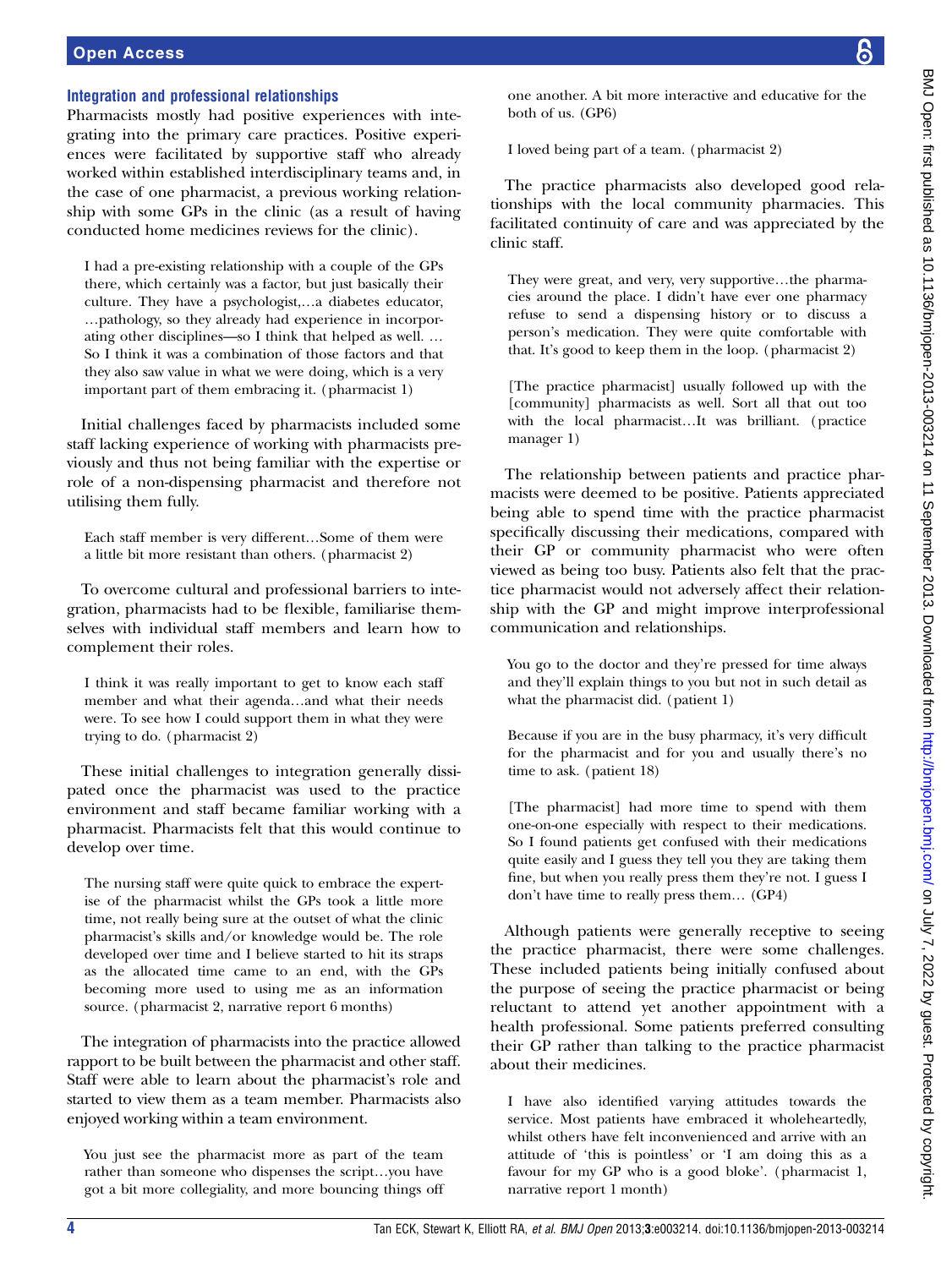The doctor just told me 'I'm going to do an appointment for you to see the pharmacist' and that's it and I haven't any idea what's going on, just they told me 'bring all your tablets with you'. (patient 11)

Once you've got a doctor tell you what to do and then prescribe your tablets, if something is not working you're talking to your doctor, you're not talking to your pharmacist. The pharmacist …what can he do? He can only say get a blood test…Your doctor—he's the best man you can get. (patient 17)

I think it's a good thing to have…every so often it's a good thing to be able to sit down and go through things with a pharmacist. (patient 9)

It was felt by the pharmacists that these challenges could be overcome with adequate promotion of pharmacist services. Additionally, most negative receptivity disappeared once patients experienced the benefits of the practice pharmacist services.

I didn't really have a lot of resistance. There was just that comment that 'I don't know why I am here. I know what I am doing with my medicines'. But usually at the end of the consultation they were very positive to say 'Oh I actually did learn something about my medicines'. (pharmacist 2)

#### Pharmacist attributes

Participants felt that the success of pharmacist integration into the clinic setting was influenced by the pharmacist's personality, skills and attributes. In particular, practice pharmacists needed to be personable, flexible and have sound interpersonal and communication skills.

[The practice pharmacist] was very, very patient and she gave the impression she really knew what she was talking about…she could explain everything. (patient 18)

She was very good, assertive with the GPs, but very gentle with the clients I thought. From day one, she had authority, she had that sort of presence, so it sort of made you respect her. (GP4)

…you also need to work in a team environment so there's a certain type of person that can do that. You need to be good with people obviously, because you're consulting one-on-one, so a 'people person' as well, so there is a particular personality type that would be best suited to the role. (pharmacist 1)

I think you have to go in there with an open mind and look at the needs of the clinic rather than going in with your fixed ideas…Be flexible, be open-minded… (pharmacist 2)

The success of the role also relied on the pharmacist being proactive and actively engaging with staff and identifying potential clients.

She was good because she didn't let any opportunities slip by. If there was a discussion that involved medication of clients, her ears would prick up and then she'd get involved appropriately. (nurse 1, mental health)

The role requires a proactive pharmacist who takes an active role in seeking out relationships with GPs, nursing staff, allied health professionals and the admin staff – all crucial in the success of the position. (pharmacist 2, narrative report 6 months)

#### Staff and patient benefits

Staff benefited from sharing patient care with the pharmacist; pharmacists could offer reassurance and feedback to staff, especially as they had time to explore medication issues in depth.

I used to refer to [practice pharmacist] if a patient didn't need to see a doctor because they didn't need a script but over-the-counter medication…because there wasn't a doctor available for a consult. (nurse 2)

I thought it was a logical conclusion to have someone who has that view of therapeutics. We are all competent at prescribing and considering interactions…But it's… helpful to have a second opinion, a second pair of eyes, because we don't have a mortgage on knowledge. (GP7)

[The practice pharmacist] actually had the time, did a lot of research and ringing the pharmacy down the road and doing the home visits, so it really helped with compliance because…we don't always have the time, she took it to another level I guess than what I would normally do. (nurse 1)

Staff also benefited from an increased awareness of the actual medicine taking practices of their patients. The findings from the consultations also encouraged GPs to not only consider the pharmacist's recommendations, but also think of other patient issues and update their records.

I think it would definitely increase the GP's knowledge of what their patients were doing. Because it was very, very rare for the GP's list of medications to reconcile with what the patient was actually taking. So if nothing else, at least I am feeding back to the GP this is what you have prescribed but actually this is what they are taking. (pharmacist 2)

Oh it was great, and then to go back to the doctor's to get the feedback from what the pharmacist and I had talked about. The doctor didn't know that I didn't know that about my medication, it sort of hadn't arisen before, so it was actually a really good two way street. (patient 8)

I think it also makes you update your [patient's] health summary…in a way that it's very clear as to what the patient has got, therefore why they are on the treatment. (GP5)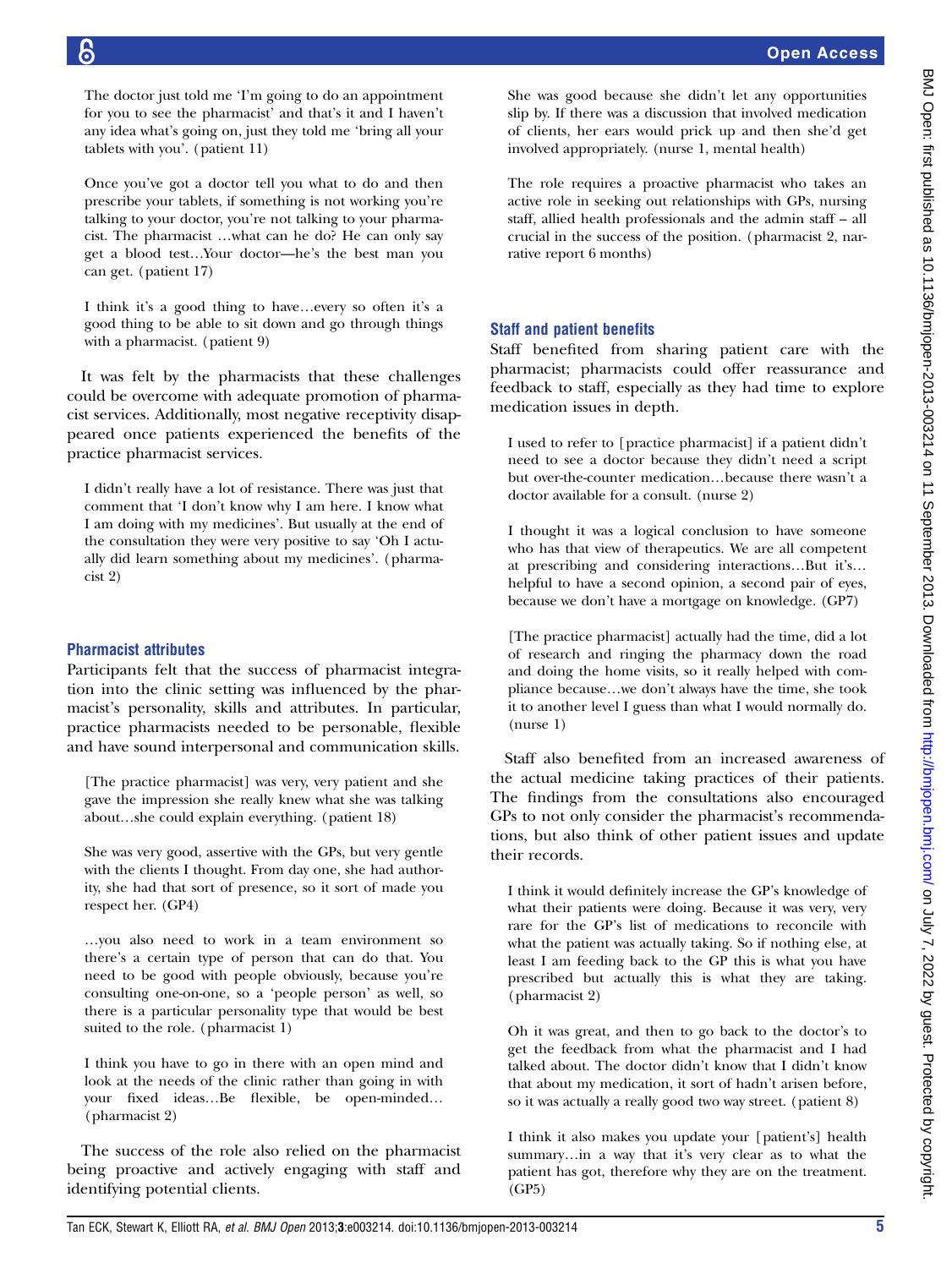The practice pharmacist also assisted staff with improving the quality of prescribing and medicines information and management within the clinic.

I think one of the good things…is that it's worked…for the clinicians, and I think they're spending a heap more time on their medications now. (practice manager 1)

Participants felt that the pharmacist improved the patients' understanding and awareness of their medicines, provided reassurance, encouraged compliance, rationalised drug therapy and optimised health outcomes.

It was a benefit…it makes you feel like you are doing the right thing…making sure you're up with the tablets. (patient 14)

Just having somebody to go over the medications and discuss [them] with the patients and explain to them what they were for, and actually confirm that they were actually taking the stuff, checking their compliance etc. (GP1)

[The appointment with the pharmacist was] very informative. It probably helped me understand the medication more clear [sic] than I had in the past because I knew that I was taking medication for certain things, but I probably had a couple of the tablets mixed up. (patient 7)

Being within the clinic and part of the healthcare team, the pharmacist also began to see the patient more holistically and became involved in the patient's overall management plan.

I found that I had more contribution to the overall management of a patient rather than just their medicines. So their social circumstances impacted on their medication management but sometimes their social circumstances were more of an immediate issue that needed to be addressed. (pharmacist 2)

#### Logistical challenges

While the presence of the pharmacists within the clinics was well received, the logistics of accommodating them, including office space, posed an issue.

My shifts are often divided between different rooms. (pharmacist 1)

There were problems when [the pharmacist] couldn't get a room. She didn't always have a room to work in. (practice manager 1)

Time was an issue for practice staff and patients. Staff were busy with their day-to-day routine and did not always have time to engage fully with the pharmacist.

[The pharmacist] was fantastic with the patients she saw, but I just felt guilty the whole time she was here because I actually didn't have time to really access her or refer people to her. (GP2)

The biggest challenge is modifying the GPs' behaviours. All of the services need to be driven by the GPs. They are very time poor and can be in automatic pilot mode. Support staff and software programs can assist the identification of eligible patients, but the onus still remains with the GP at the point of consultation. (pharmacist 1)

Some patients found attending appointments burdensome.

…just another one of the millions of other appointments I have regarding what's going on with me at the moment. (patient 3)

Pharmacists were only available for a limited number of hours each week and on particular days, which was viewed as a disadvantage. They found it challenging to manage their time within busy practices. Their workload would often fluctuate from week to week.

My greatest challenge…time! (pharmacist 2, narrative report 2 months)

Well [the pharmacist] has got a fixed day and times, as opposed to after hours or multiple days to pick from. (GP5)

There were often days that she wasn't really busy at all.  $(GP4)$ 

…but she might not be there on the day that you need them. (patient 10)

The difficulty of course is that I was only there once a week…each week you have to regenerate that role that you have and that presence that you have. (pharmacist 2)

The findings from this qualitative evaluation of colocation of pharmacists in general practice may be explained using two theoretical frameworks that describe interprofessional collaboration and the adoption of new services. The structuration model of interprofessional collaboration,<sup>21</sup> which has its basis in organisational sociology, consists of four interrelated dimensions including: shared goals and vision; internalisation; formalisation and governance. The dimension of shared goals and vision was attained by the pharmacists' and practices' common desire to provide optimal patient care through improved medication management. The dimension of internalisation, characterised by mutual acquaintanceship and trust, was exemplified by the processes of pharmacist integration and relationship building with staff and patients. Once the staff became familiar with the pharmacists' skills, trust was built and a sense of team established. The dimension of formalisation, which encapsulates the structuring of clinical care, was highlighted in the way the pharmacist's role was centred on medicines management, allowing staff to share roles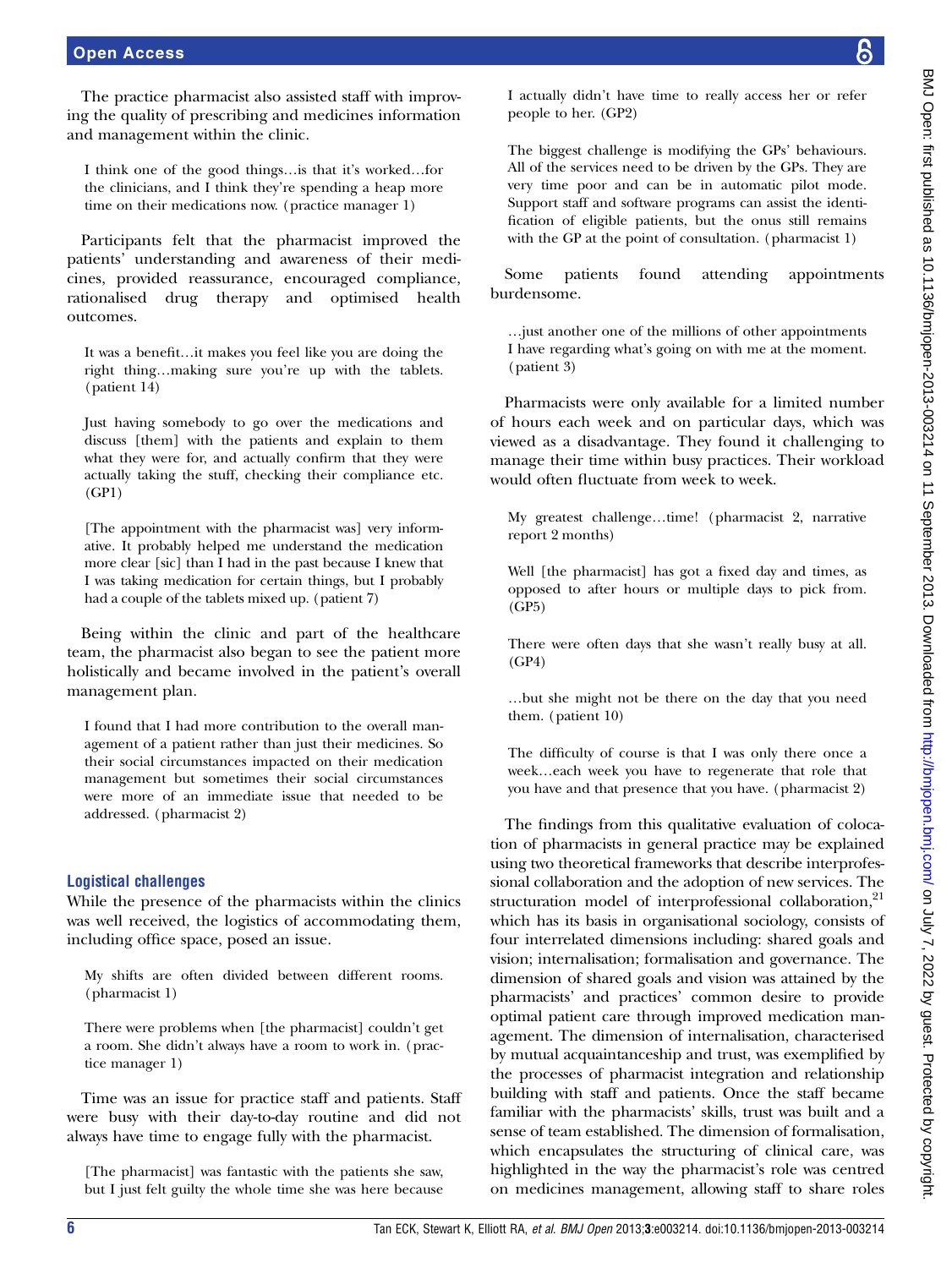and patient care. Information exchange also occurred easily given the interdisciplinary environment. The dimension of governance, which involves the leadership functions that support collaboration, was achieved by appropriate guidance from practice managers and head GPs who provided support for innovation and teamwork. Logistical issues, especially limited time for interprofessional interaction, posed an underlying barrier (see diagram in online supplementary file 5).

According to Rogers's 'diffusion of innovation theory', <sup>22</sup> the adoption and diffusion of an innovation is determined by five characteristics: relative advantage, compatibility, complexity, trialability and observability. Relative advantage—the degree to which an innovation is perceived to be better than what it supersedes—is exemplified in our study by the improved positive outcomes and opportunities for interprofessional communication and collaboration compared to existing services. The practice pharmacist services displayed compatibility with the practices' existing values of client-focused and team-based care, and built on staff's previous positive experiences with consultant pharmacists. The complexity of the intervention—particularly the study processes for identification and referral of patients to the pharmacist—was minimised by having pharmacists who were proactive and adaptable to suit the needs of individual staff members. The pharmacy service was successfully trialled and the results of the innovation were observable by patients and staff through the pharmacists' contribution to quality use of medicines.

#### **DISCUSSION**

This study explored the perspectives of patients, staff and practice pharmacists on the role of pharmacists colocated within the Australian general practice setting. Participants reported that colocation and the interdisciplinary environment of general practice enabled better communication and collaboration compared to traditional pharmacy services. Participants felt that pharmacists needed to possess certain attributes to ensure successful integration. Pharmacist services were perceived to provide benefits for patients and staff; however, attitudinal, professional and logistical challenges posed barriers. Application of D'Amour's structuration model of interprofessional collaboration and Rogers's diffusion of an innovation theory helped to explain our findings and the successful integration of the practice pharmacist into the interdisciplinary primary care team.

This study has strengths and limitations. Its strengths were that it involved two types of general practice clinic —one private practice and one community health centre—and used a combination of qualitative methods. The study's limitations were that it involved a small number of clinics, which had established interdisciplinary teams and were receptive to adding a pharmacist to their team, so it may not be representative of all general practice clinics. Additionally, the pharmacists were

experienced and, in one case, had a previous working relationship with the practice (not colocated). Study constraints, including short duration and limited pharmacist hours, were also limitations.

Other studies have explored stakeholder views on pharmacist integration into co-located primary healthcare teams. Pottie et  $al^{12}$  explored Canadian physicians' perceptions of pharmacist integration through focus groups and interviews. While physicians reported similar benefits and concerns to those identified in our study, the issues of security and medicolegality were elucidated only in their study. This may be because many Australian GPs, including those in our study, had experience of working with consultant pharmacists and were comfortable that the practice pharmacist would not cross ethical and legal boundaries. Consultant pharmacists are independent pharmacists accredited to undertake medicines reviews, but are not co-located in GP clinics. Canadian pharmacist narratives  $818$ revealed similar concerns in the early stages of integration, which gradually diminished with time. Similar to our study, other studies have found that colocation, existing working relationships and trust development were important factors for pharmacist integration.<sup>23–25</sup> Petty et  $al^{13}$ explored patients' views of pharmacist-conducted medication review clinics within a general practice surgery in the UK. Similar to our study, patients had a range of positive and negative views before and after seeing the practice pharmacist.

Previous Australian studies<sup>14 15</sup> on this topic generally have not involved participants who have experienced a practice pharmacist. Those studies suggested various potential benefits of colocation, such as patient privacy, improved access to patient information and increased interprofessional rapport and communication, and these perceived benefits were confirmed in our study.<sup>14 15</sup> Additionally, some proposed desirable pharmacist attributes and logistical challenges raised in the previous studies aligned with our findings.<sup>14 15</sup> Compared with other studies, the practice pharmacists in this study highlighted some additional benefits of working in this role. These included the ability to work with a diverse range of staff, including nursing and allied health, emphasising the interdisciplinary nature of the role; that interprofessional communication could occur prior to consultations, resulting in improved delivery of services; and the way the pharmacists now viewed patients more holistically and felt integrated into their overall management. While previous studies found that some participants were concerned about the potential negative effect that the practice pharmacist role would have on relationships with GPs and the role of community pharmacists, we did not observe this.14

This study highlights various barriers and facilitators that need to be considered by practitioners and policymakers when integrating a pharmacist into the primary healthcare team. Integration is facilitated by colocation, communication and positive pharmacist characteristics, including credibility, adaptability and proactivity. Supportive staff, shared goals and the creation of